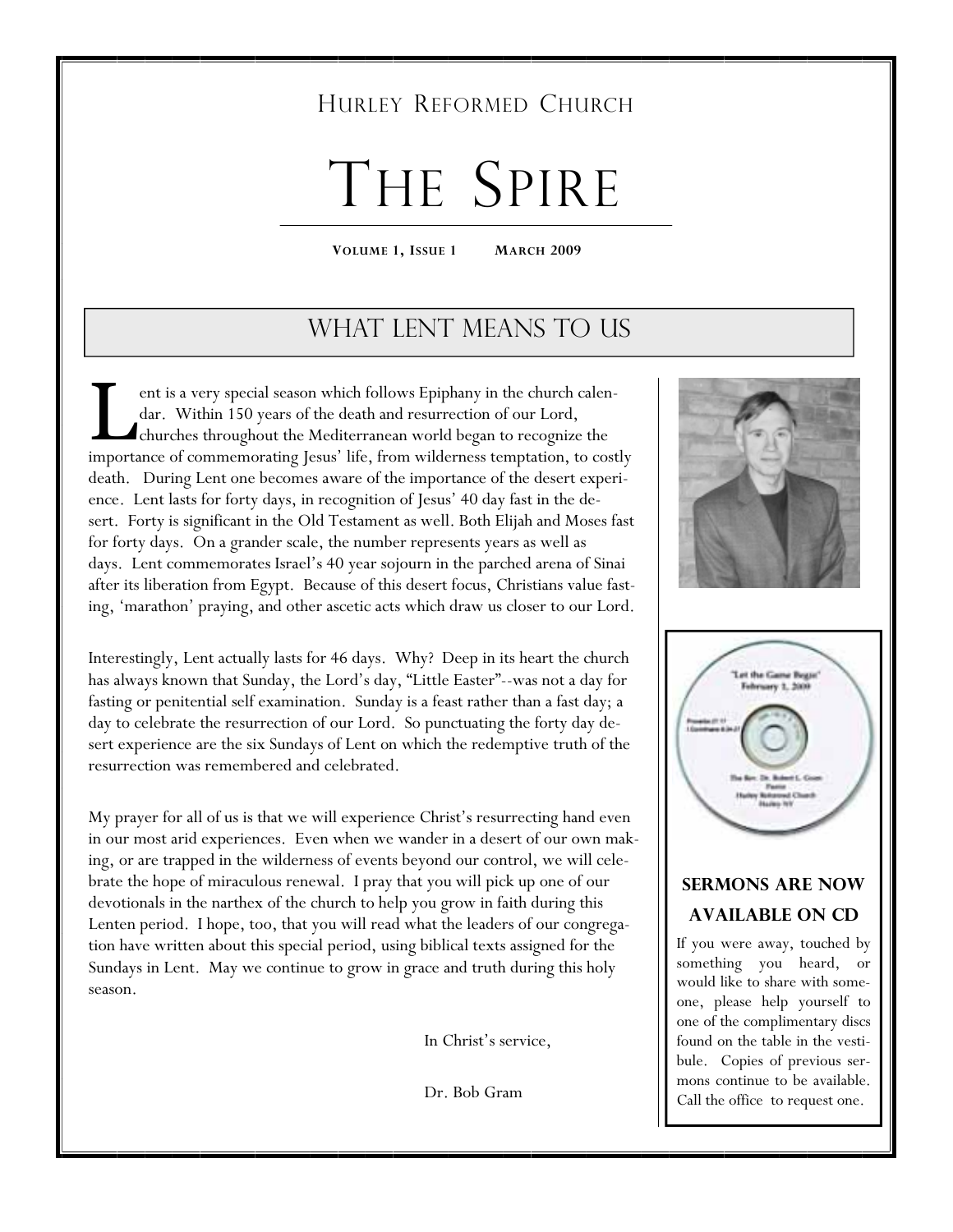### VOLUME 1, ISSUE 1 PAGE 2

## First Sunday in Lent



*Sandra Gregory Elder* 

I nterestingly, as Jesus begins his public ministry,  $\perp$  one of the first things that each of the gospel writers tells us is that he went into the desert to pray and prepare for the ministry ahead, and during those forty days he was tempted, or tested, repeatedly by Satan. As surely as Satan intended the temptation to cause Jesus to fail, the Holy Spirit intended to strengthen Jesus in preparation for what was to come. Jesus emerges to proclaim the Good News and urges everyone to repent and turn from sin. He was one who

knew no sin, and he was strong enough to hold the weight of the sins of the world. As we enter this Lenten season, may we remember that the power the Holy Spirit will help us with our trials and temptations. All we need to do is ask for help.

## **The Baptism and temptation of jesus**

### Mark 1:9-15

*"At that time Jesus came from Nazareth in Galilee and was baptized by John in the Jordan. As Jesus was coming up out of the water, he saw heaven being torn open and the Spirit descending on him like a dove. And a voice came from heaven: 'You are my Son, whom I love; with you I am well pleased.'"* 

*"At once the Spirit sent him out into the desert, and he was in the desert forty days, being tempted by Satan. He was with the wild animals, and angels attended him."* 

*"After John was put in prison, Jesus went into Galilee, proclaiming the good news of God. 'The time has come,' he said. 'The kingdom of God is near. Repent and believe the good news.'"* 

### *JESUS PREDICTS HIS DEATH*

### Mark 8:31-38

*31He then began to teach them that the Son of Man must suffer many things and be rejected by the elders, chief priests and teachers of the law, and that he must be killed and after three days rise again. 32He spoke plainly about this, and Peter took him aside and began to rebuke him.* 

*33But when Jesus turned and looked at his disciples, he rebuked Peter. "Get behind me, Satan!" he said. "You do not have in mind the things of God, but the things of men."* 

*34Then he called the crowd to him along with his disciples and said: "If anyone would come after me, he must deny himself and take up his cross and follow me. 35For whoever wants to save his life[a] will lose it, but whoever loses his life for me and for the gospel will save it. 36What good is it for a man to gain the whole world, yet forfeit his soul? 37Or what can a man give in exchange for his soul? 38If anyone is ashamed of me and my words in this adulterous and sinful generation, the Son of Man will be ashamed of him when he comes in his Father's glory with the holy angels."* 

### **Footnotes:**

Mark 8:35 The Greek word means either life or soul; also in verse 36.

## Second Sunday in lent

J esus needed to convince his followers beyond any shadow of a doubt that He indeed is the Son of God. As much as we loathe those who inflicted the pain and suffering on Him that we remember during Lent, they were a vital part of God's plan. Had Jesus never suffered, we might not have known 2000 years later that He lived, and that we too might have eternal life.



*Dan Stott Deacon* 

In this passage, Jesus tells us the secret: Be not ashamed of Jesus, and accept our trials and tribulations – they are opportunities to bring honor and glory to Him and His Father.

But I'm a bottom-line, cut-to-the-chase kind of guy. For me, the message here is simply this: Life is supposed to be hard; probably much harder than it is for many of us living here in beautiful Hurley. One of our choices is to give up all the good things we have and live a life of destitution – God will see us through. But the better choice is to use the blessings He has bestowed upon us to accomplish goals that are so big that they can only be achieved with God's help.

Nothing is impossible to God!

Dear Lord, thank you for the countless blessings you bestow upon us every day. Please help us to show our gratitude by opening our eyes to opportunities to use those blessings to accomplish things so big that we can only do so with your help. We gratefully acknowledge that nothing is impossible to you. In Jesus' name we pray, Amen.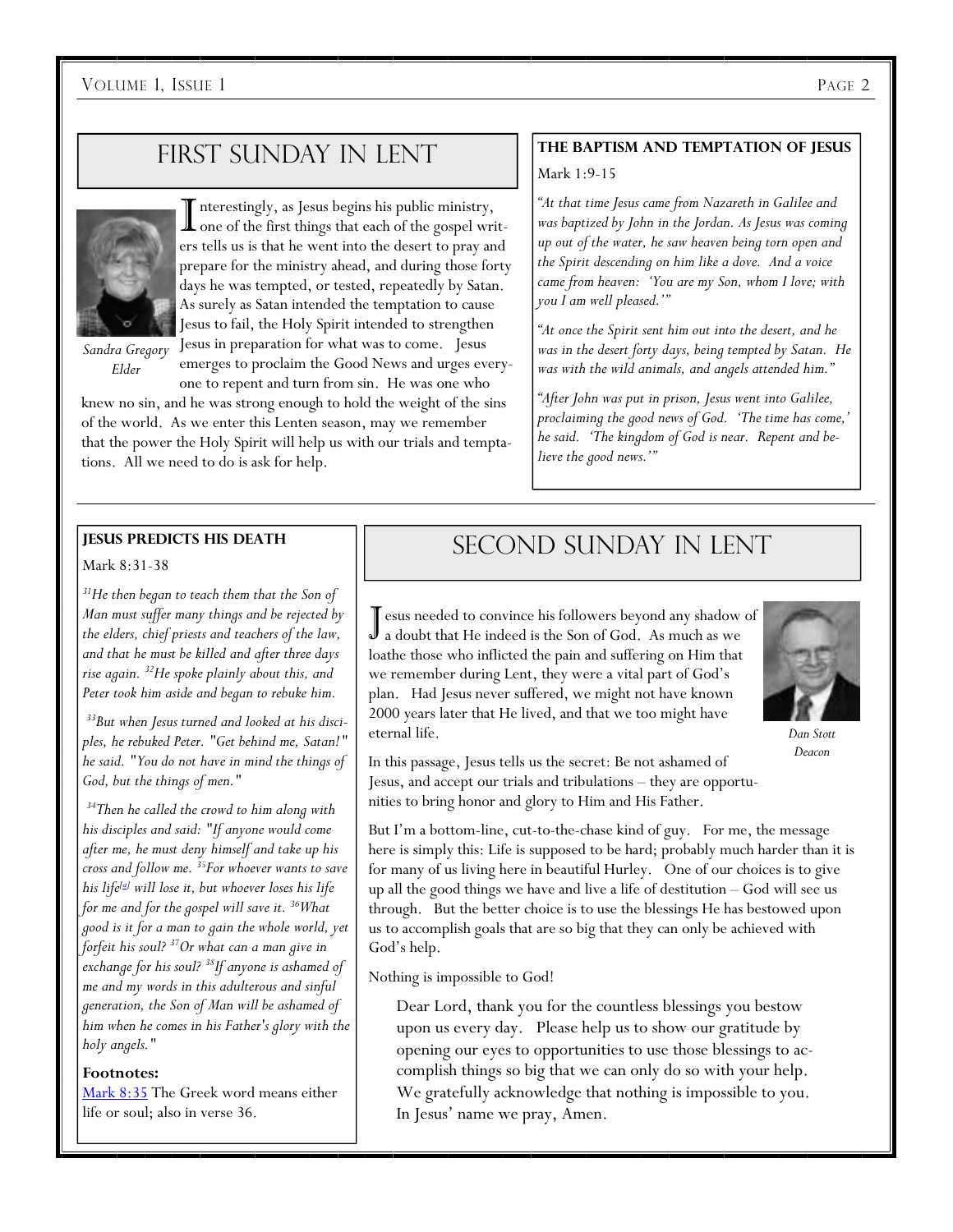### VOLUME 1, ISSUE 1 PAGE 3

## third Sunday in Lent **Jesus clears the temple**

I n this passage Jesus is reminding us the Church is more than just mortar and bricks. He states "Destroy this Temple, and I will raise it again in three days." You can destroy the physical church structure but the Church will remain standing through the congregation.



*Diana Cline Deacon* 

Our mission statement supports this

view. We state that we will: "Serve Christ by serving our community and the world, inviting all people to share God's love. To assure that this fellowship remains a vital force in our daily lives and community, we faithfully commit our time, talent and treasures that God has entrusted to us." Today's community is the "place" where God dwells.

### John 2:13-22

"*When it was almost time for the Jewish Passover, Jesus went up to Jerusalem. In the temple courts he found men selling cattle, sheep and doves, and others sitting at tables exchanging money. So he made a whip out of cords, and drove all from the temple area, both sheep and*  cattle; he scattered the coins of the money changers and overturned *their tables. To those who sold doves he said, 'Get these out of here! How dare you turn my Father's house into a market!'"* 

*"His disciples remembered that it is written: 'Zeal for your house will consume me.'"* 

*'Then the Jews demanded of him, 'What miraculous sign can you show us to prove your authority to do all this?'"* 

*"Jesus answered them, 'Destroy this temple, and I will raise it again in three days.'"* 

*"The Jews replied, 'It has taken forty-six years to build this temple, and you are going to raise it in three days?' But the temple he had spoken of was his body. After he was raised from the dead, his disciples recalled what he had said. Then they believed the Scripture and the words that Jesus had spoken."* 

John 3:14-21

*"Just as Moses lifted up the snake in the desert, so the Son of Man must be lifted up, that everyone who believes in him may have eternal life."* 

*"For God so loved the world that he gave his one and only Son, that whoever believes in him shall not perish but have eternal life. For God did not send his Son into the world to condemn the world, but to save the world through him. Whoever believes in him is not condemned, but whoever does not believe stands condemned already because he has not believed in the name of God's one and only Son. This is the verdict: Light has come into the world, but men loved darkness instead of light because their deeds were evil. Everyone who does evil hates the light, and will not come into the light for fear that his deeds will be exposed. But whoever believes by the truth comes into the light, so that it may be seen plainly on what he has done has been done through God."* 

## JESUS TEACHES NICODEMUS **IN LENT HE LESS TEACHES NICODEMUS**

oses used the lifting of the serpent in the desert as a physical sign so the people of Israel would understand the idea of the body being lifted up; so Jesus is lifted up so we today can see the sign for eternal life.



 One might ask: "Just how much does God love the world?" The truth is that he loves the world such that he gave his one and only son. Jesus wasn't here on earth to accuse us, but to tell us how bad the world really was. If we trust in him, we are acquitted; if we refuse to trust in him, then we might as well have been issued a death sentence.

*Doug Constant Elder* 

 The word "darkness" in the Bible is symbolic of ignorance, falsehood, delusions, and our unwillingness to believe. Many of us don't believe because we have chosen that path. It isn't that people can't believe, but that they refuse the offer. Perhaps they don't believe what the Bible says. Perhaps they don't want the Bible to be true because it would demand a change in their lifestyle. Perhaps acknowledging the truth of the Gospel would be too costly.

 If we can expose the real cause of our disbelief, then we may have met our goal, and will be able to see the light!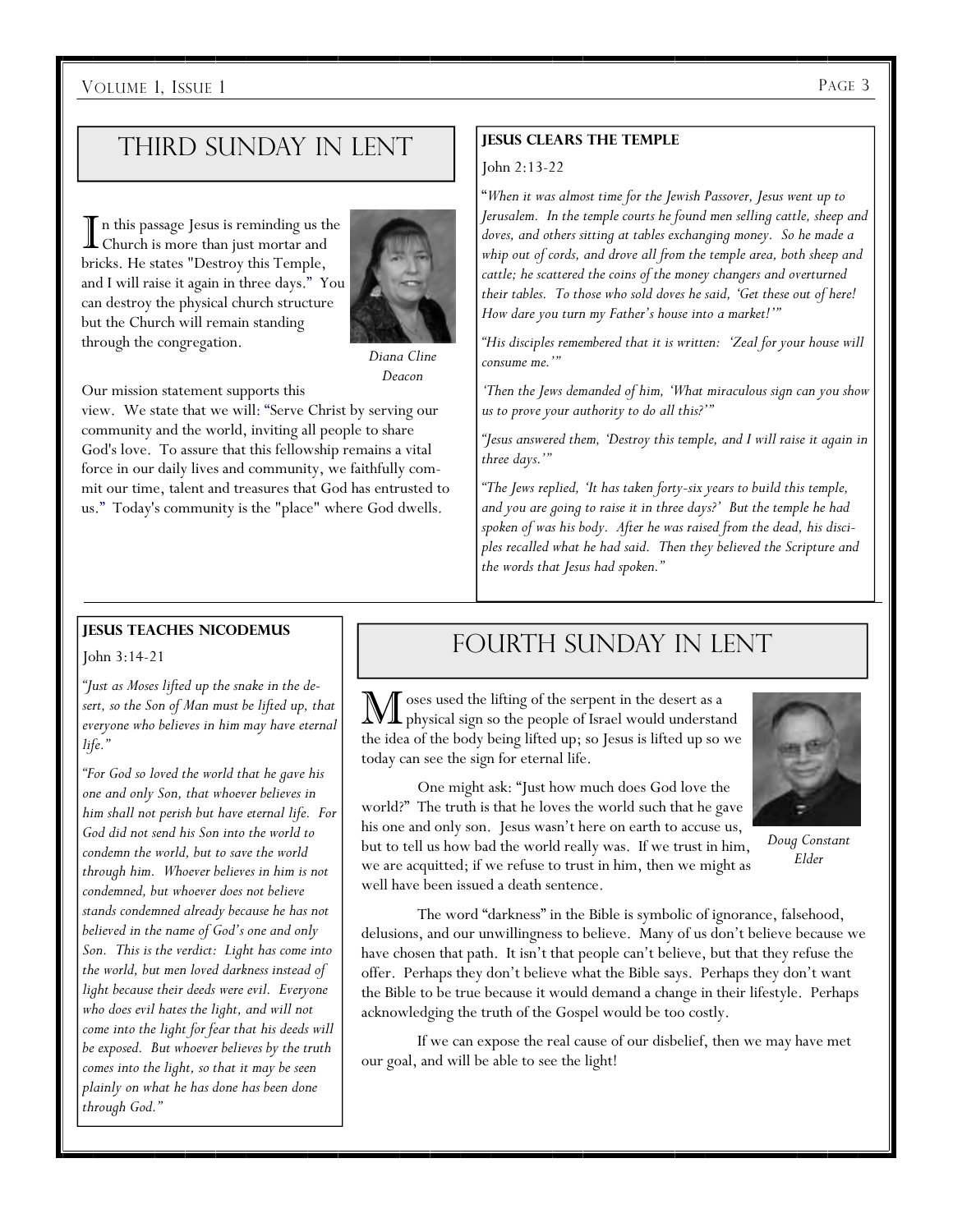## FIFTH SUNDAY IN LENT

### **JESUS PREDICTS HIS DEATH**

### John 12:20-33

*"Now there were some Greeks among those who went up to worship at the Feast. They came to Philip, who was from Bethsaida in Galilee, with a request. 'Sir,' they said, 'we would like to see Jesus. ' Philip went to tell Andrew; Andrew and Philip in turn told Jesus."* 

*"Jesus replied, 'The hour has come for the Son of Man to be glorified. I tell you the truth, unless a kernel of wheat falls to the ground and dies, it remains only a single seed. But if it dies, it produces many seeds. The man who loves his life will lose it, while the man who hates his life in this world will keep it for eternal life. Whoever serves me must follow me; and where I am, my servant also will be. My Father will honor the one who serves me.'"* 

*"Now my heart is troubled, and what shall I say? 'Father, save me from this hour'? No, it was for this very reason I cam to this hour. Father, glorify your name!"* 

*"Then a voice came from heaven, 'I have glorified it, and will glorify it again.' The crowd that was there and heard it said it had thundered; others said an angel had spoken to him."* 

*"Jesus said, 'This voice was for your benefit, not mine. Now is the time for judgment on this world; now the prince of this world will be driven out. But I, when I am lifted up from the earth, will draw all men to myself.' He said this to show the kind of death he was going to die."* 

H ow many times do we come to a situation and find our-selves praying, "Please God let this not be so"? From the mundane prayer for the rain to stop before the picnic to those moments in life when the fear is so strong or the need so great that the prayer becomes, as Paul says in Romans 8:26, a sigh too deep for words, we turn to God in hopes of having the burden lifted. When I was still young I went through a major illness. This gave me the opportunity to reflect a great deal on prayer and its role in my life. For a long time I had two pieces of paper taped up on a cabinet where I would see them every day.



*Cindy Sumerano Elder* 

One was a cartoon panel with the character standing on his sinking ship, shaking his fist at the Heavens and shouting 'Why me?' and a voice booming back from the clouds, 'Why not?'. The other was a phrase cut out of somewhere that said simply "All prayers are answered but sometimes the answer is no". Oddly, these statements gave me comfort. I was not being singled out for punishment, and I was not alone.

I do not understand what it is that causes some to lose their faith in adversity, and others to find their faith strengthened, but I suspect it has something to do with the messages on those two pieces of paper. If my belief hinges on God giving me a way out, I might never see His guidance in the way through. Even Christ doesn't face his future easily. "Now my soul is in turmoil, and what am I to say? 'Father, save me from this hour'?" I don't believe that the Father expects more of us. Uncertainty, fear, even anger are allowed, but within those very human emotions we need to find the space to ask not only for the burden to be lifted, but, if necessary, for the strength to carry it. Perhaps, like Christ, the hour for which we were put on earth is also our darkest, or perhaps it is simply hidden in the routine we follow everyday. Perhaps, to paraphrase another John, it is what happens while we're making other plans.

Thank you to everyone for coming out to support our Spaghetti Dinner on February 14th. Kudos also to all of the workers in whatever function that you did in support of this dinner. We raised \$2254. It was a sell out crowd at both seatings. We ate, we listened to Italian love songs, and we visited—we had fun!

Are you tired of that snow, I know I am. With spring getting closer thoughts of flowers are on our mind. This means the Easter flowers are just around the corner. We will be selling them to decorate the church altar for our Easter services. See the order form included.

You are invited to attend a meeting & see what we are all about.

Sandy Emrich-President

## Women's Guild

• 3/15/09 Meeting & butterfly exchange

- 4/5/09 Easter egg hunt
- 4/19/09 Meeting
- 5/17/09 Pot Luck Luncheon

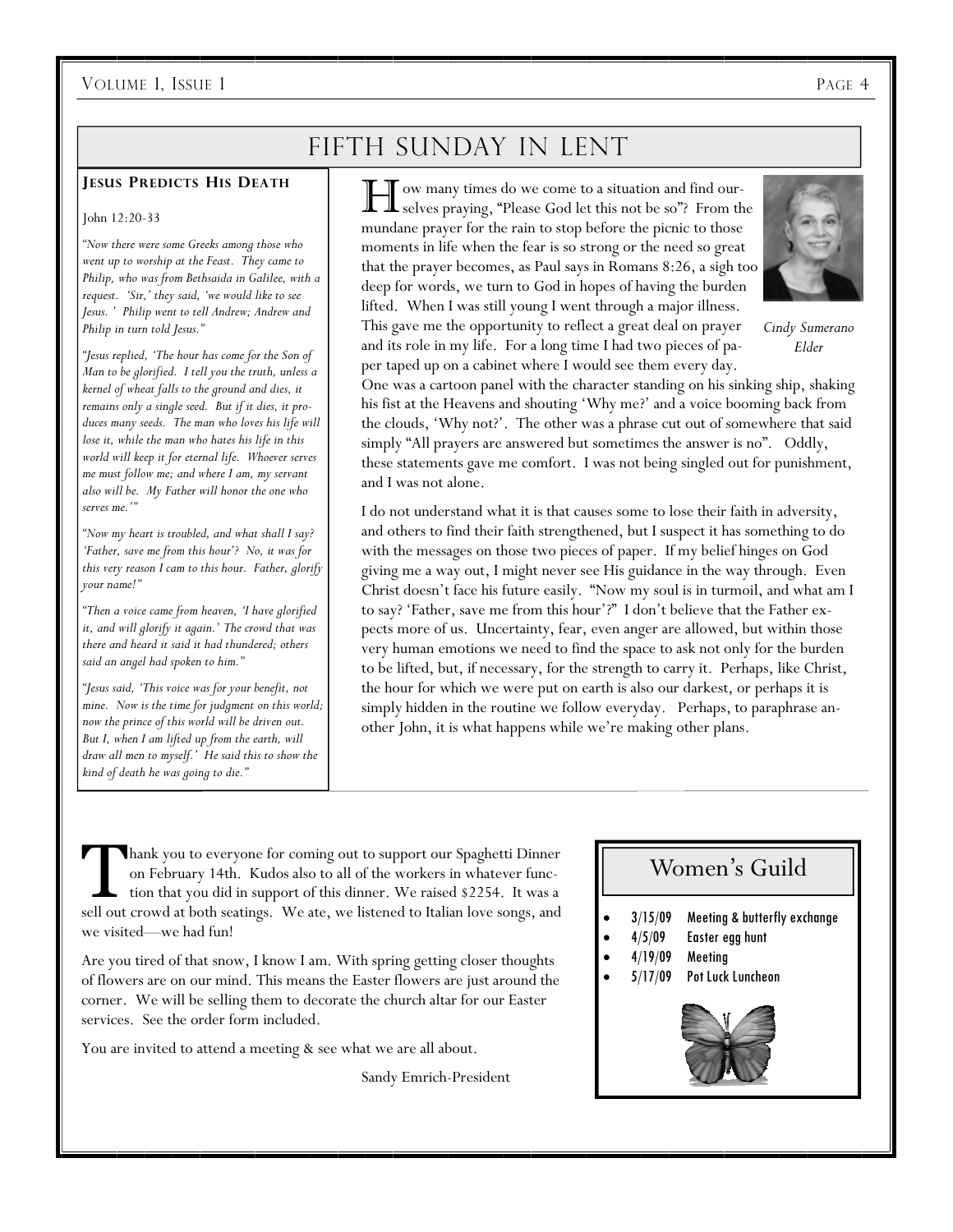VOLUME 1, ISSUE 1

### PAGE 5

## **Youth Group**

| Youth Group            |                                        |  |  |  |  |  |
|------------------------|----------------------------------------|--|--|--|--|--|
| <b>Upcoming Events</b> |                                        |  |  |  |  |  |
| 3/3/09                 | Brooks BBQ                             |  |  |  |  |  |
| 3/8/09                 | Meeting                                |  |  |  |  |  |
| 3/29/09C               | Coffee hour                            |  |  |  |  |  |
| 4/11/09                | Prep for Dawn<br>Service and Breakfast |  |  |  |  |  |
| 4/12/09                | Easter Dawn                            |  |  |  |  |  |
| 4/24-26/09             | Camp Warwick                           |  |  |  |  |  |
| 5/30-6/1/09            | Relay for Life<br>11am till 1am        |  |  |  |  |  |
| 6/5/09                 | Penny Social                           |  |  |  |  |  |
| 6/6/09                 | Car Wash at<br>Stage One Auto on Rt 9W |  |  |  |  |  |

e made and you purchased chili for our Souper Bowl chili sale that on Feb. 1st and we raised \$550. We gave \$275 to Queens Galley and \$275 to the Caring Hands Feeding Program at the Clinton Ave Methodist Church. Thank you so much for your support. Thank you to Adams for the donation of the meat for the chili and to Karen Waligurski for coordinating the sale.

We went tubing at Sawkill Family Ski on Feb 1st. About 33 people attended . We brought hot coco & snack. The sun was out that day and fun was had by all. Thank you to Melinda Herzog for coordinating this fun filled day.

Our trip to the CT Maritime Aquarium on Feb. 21 was great. 56 people attended. We saw penguins, seals & a great I-Max movie. We did "sleep with the otters" and lived to tell about it.

Our March & April collection will be laundry detergent & dryer sheets for the Ronald McDonald house in Albany, NY. The families really appreciate it. Let's help them have one less thing to think of. Please put these items in our collection bin.

If you would like to join us please come to a meeting and get involved. We would love to have you.

> Sandy & Katie Emrich, Lisa Longto Youth Group Leaders

## **Property and Maintenance**

## **The ice man came…. Sure hope he's gone now**

The ice certainly caked up on us during January and February. We chopped and salted and cleared the roof as much as possible.. Thanks to those that helped sand and salt. It looks like we're done with ice now (Thank God)

## **The Hymnbooks are safe!**

Thank you to those that brought to our attention that some of the racks that hold the hymnbooks were coming apart. We've gone through the sanctuary and glued/tacked the racks so no hymnbook will fall out (so they are safe… get it?)

## **The Snow blower is back from the hospital**

Thanks very much to the Jordans for arranging for Herzogs to take the snowblower and fix it. We really appreciate the help. Thanks also to others that offered to look at it. I'm sure something else will need looking after soon so stay tuned!

-Joe Ulrich



*"Most of us can forgive and forget; we just don't want the other person to forget that we forgave." -Ivern Ball* 

### **Deposit Bottles and Cans Return**

Please keep bringing in your deposit bottles & cans. There are only a few more months of this fund raiser for our Relay for Life team. All proceeds will be going to the American Cancer Society. Thanks for your help and support.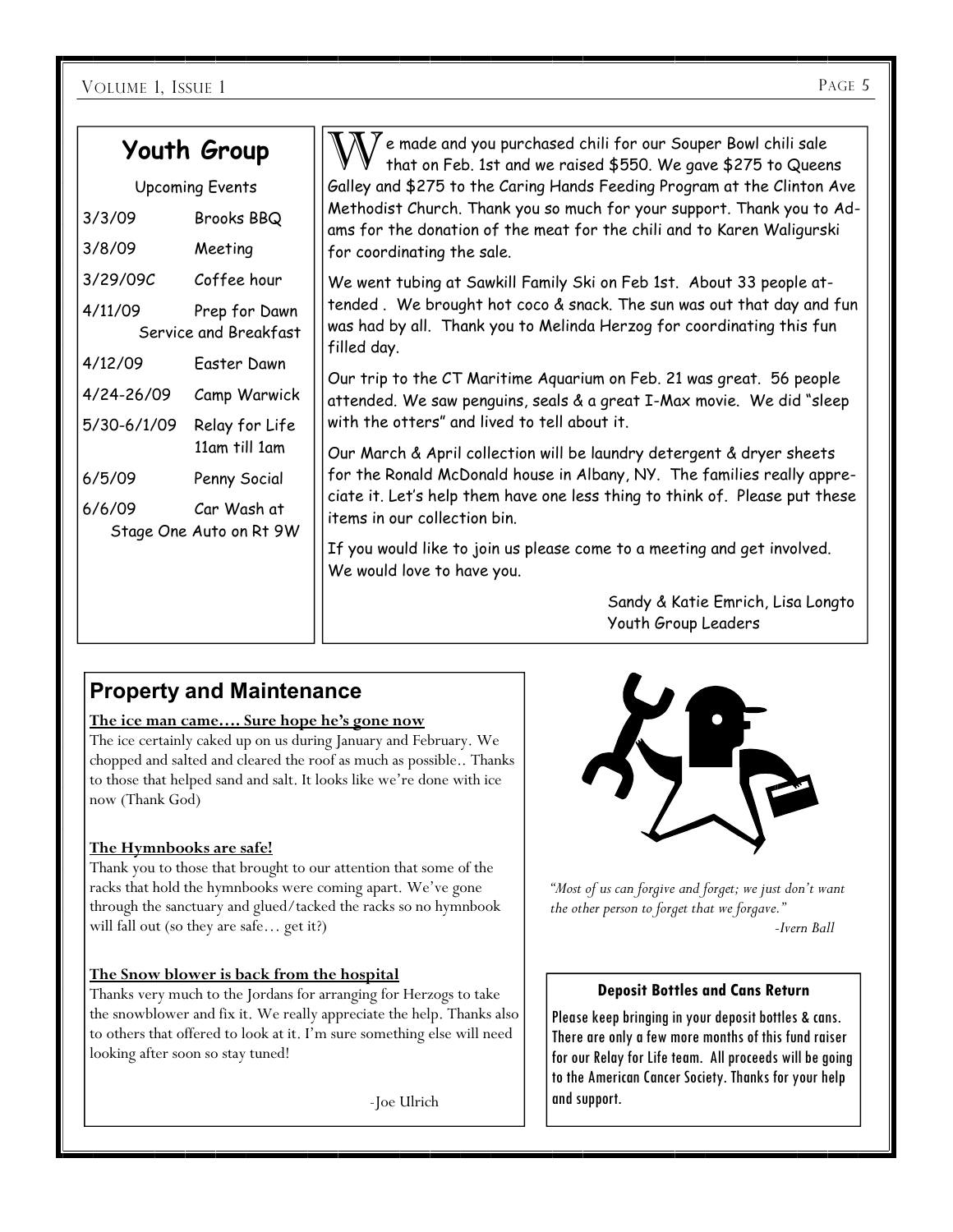VOLUME 1, ISSUE 1

| <b>EASTER FLOWERS</b>                         |                  |        |                                                                 |  |  |  |  |
|-----------------------------------------------|------------------|--------|-----------------------------------------------------------------|--|--|--|--|
|                                               | LILIES           | \$8.00 | Placed by:                                                      |  |  |  |  |
|                                               | Mums             | \$8.00 |                                                                 |  |  |  |  |
|                                               | Mini Roses       | \$6.00 |                                                                 |  |  |  |  |
|                                               | Tulips           | \$6.00 | In memory of:                                                   |  |  |  |  |
|                                               | Daffodils        | \$6.00 |                                                                 |  |  |  |  |
|                                               | <b>Hyacinths</b> | \$6.00 | In honor of:                                                    |  |  |  |  |
|                                               | Primroses        | \$3.00 |                                                                 |  |  |  |  |
|                                               |                  |        |                                                                 |  |  |  |  |
| Total                                         | \$               |        | I will be taking my flowers home_______                         |  |  |  |  |
| Mail or give your order by March 22, 2009 to: |                  |        | Please plant my flowers on the church berm of the Rail<br>Trail |  |  |  |  |
| Doris Alden                                   |                  |        |                                                                 |  |  |  |  |
| 236 East Drive                                |                  |        |                                                                 |  |  |  |  |
| Hurley NY 12443                               |                  |        | Please make check payable to HRC Women's Guild                  |  |  |  |  |

| <b>HOLY WEEK</b>                  |                 |                                                                                    |  |  |  |
|-----------------------------------|-----------------|------------------------------------------------------------------------------------|--|--|--|
| April 5                           | Palm Sunday     | Morning Worship Services at 10:00 am<br>Easter egg hunt for children after worship |  |  |  |
| April 8                           | Maundy Thursday | Evening Worship Service at 7:30                                                    |  |  |  |
| April 9                           | Good Friday     | Evening Worship with chancel drama at 7:30pm                                       |  |  |  |
| <b>CELEBRATE THE RISEN CHRIST</b> |                 |                                                                                    |  |  |  |
| April 12                          | Easter          | Dawn Services by the Youth Group at 6:30am                                         |  |  |  |
|                                   |                 | Easter Breakfast prepared by the Youth Group at 7:30am                             |  |  |  |
|                                   |                 | Morning Worship services at 9:00am and 11:00am                                     |  |  |  |

**The Little Gardens Club of Kingston** reminds you this is a big year for planting and the decorating of doorways because of the visitors expected during the 400th Anniversary Celebration of Hudson's history-making voyage up the river on the Half Moon—the birth of Dutch culture and influence in the New World. Old Hurley is one of the earliest Dutch villages in the Mid Hudson Valley. The Garden Club will be judging doorways of Hurley and Kingston homes most eye-catching displays. If you would like to have your doorway judged, during May 1-7, contact Emily Marchetti at 331-2771 or Mary Guziak at 338-7477.